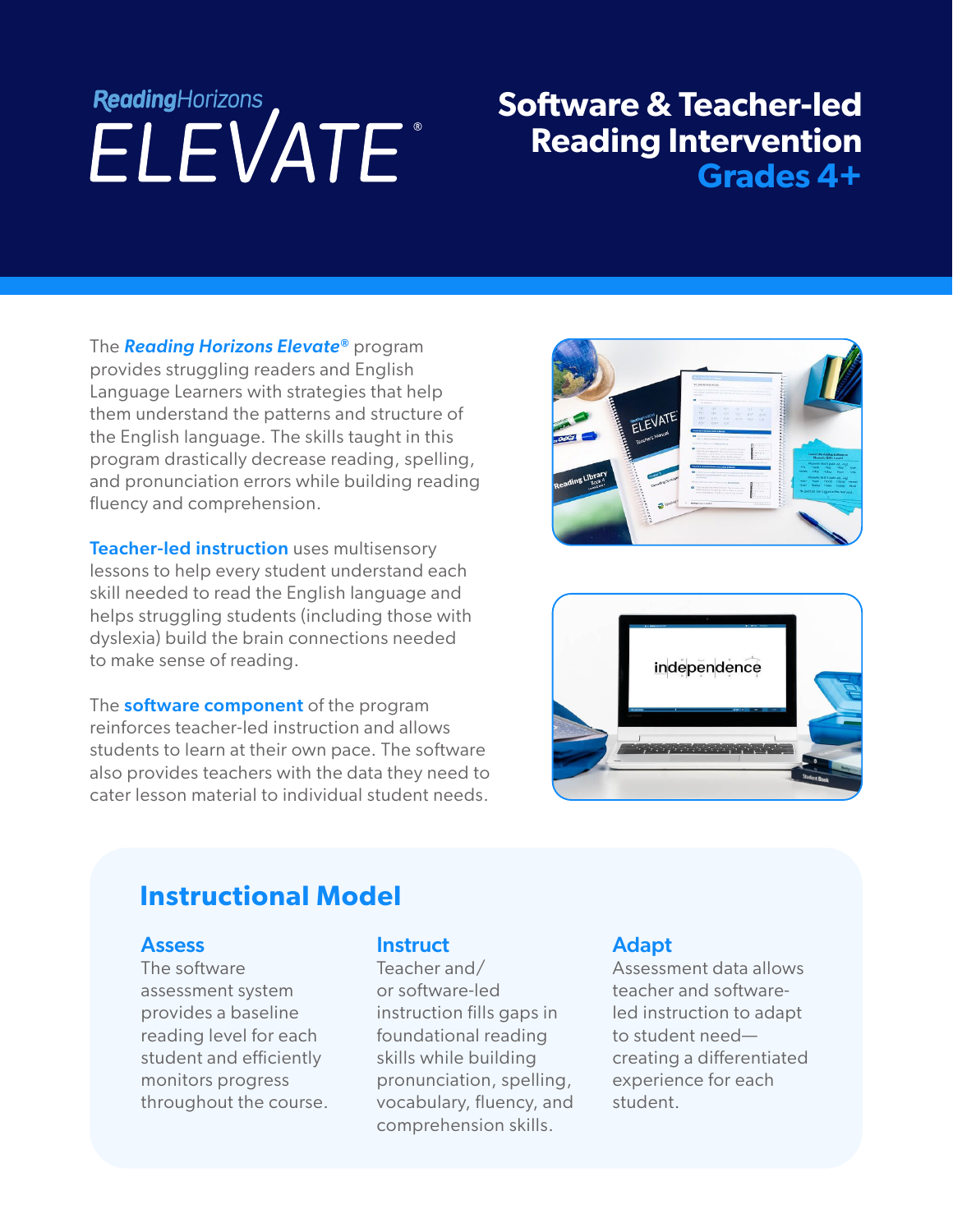# **Method Overview**

Research has shown that the most effective approach to teaching beginning and struggling readers is through an explicit, sequential, multi-sensory phonics instructional framework.

Reading Horizons helps students master the rules of the English language through the following instructional framework:

#### The Framework

- 42 Sounds of the Alphabet
- Five Phonetic Skills
- Two Decoding Skills

#### Alphabet Introduction

The alphabet is taught in letter sets of four to five consonants and one vowel. There are five letter sets in all.

B/b F/f D/d G/q  $\dots \dots \dots \dots \dots$  A/a (at)

#### Slide b a

Build a Word b ba bag d da dad

Introduce Most Common Words (Sight Words)

#### Begin Sentence Structure

#### Continue Study of the Alphabet

|  |  | H/h J/j L/l M/m E/e (Ed) |  |
|--|--|--------------------------|--|
|--|--|--------------------------|--|

|  |  |  |  | N/n P/p R/r S/s  O/o (odd) |  |
|--|--|--|--|----------------------------|--|
|--|--|--|--|----------------------------|--|

- T/ $t$  V/v W/w X/x Y/y ........ U/u (up)
- Q/q Z/z C/c K/k . . . . . . . . . . . . . I/i (it)

#### The *C*/*K* Spelling Rule

When spelling with the /k/ sound, when the sound is followed by the vowel *i* or *e*, the word will be spelled with k; when the /k/ sound is followed by the vowels *a*, *o*, or *u*, the word is spelled with a *c*.



#### **Blends**

A Blend is two or three consonants standing together, each retaining its own sound. A Blend must always be able to begin a word.

#### Six *L*-Blends

|                                        |              |                | p c f a b s                      |   |  |  |  |  |
|----------------------------------------|--------------|----------------|----------------------------------|---|--|--|--|--|
| <b>Seven R-Blends</b>                  |              |                |                                  |   |  |  |  |  |
|                                        |              |                | br er dr fr gr pr tr             |   |  |  |  |  |
|                                        |              |                | <b>Eight Two-Letter S-Blends</b> |   |  |  |  |  |
|                                        | sc sk sJ     |                | $\mathbf{s}$ m                   |   |  |  |  |  |
|                                        |              | sn sp st sw    |                                  |   |  |  |  |  |
| <b>Five Three-Letter S-Blends</b>      |              |                |                                  |   |  |  |  |  |
|                                        |              |                | scr spr str spl squ              |   |  |  |  |  |
| <b>Two Extra Blends</b>                |              |                |                                  |   |  |  |  |  |
| tw dw                                  |              |                |                                  |   |  |  |  |  |
| <b>Long and Short Vowels</b>           |              |                |                                  |   |  |  |  |  |
| Name, sound, and diacritical markings. |              |                |                                  |   |  |  |  |  |
| d                                      | $\mathbf{e}$ | $\overline{O}$ | $\mathbf{u}$                     | ì |  |  |  |  |

<sup>a</sup> <sup>e</sup> o <sup>u</sup> i